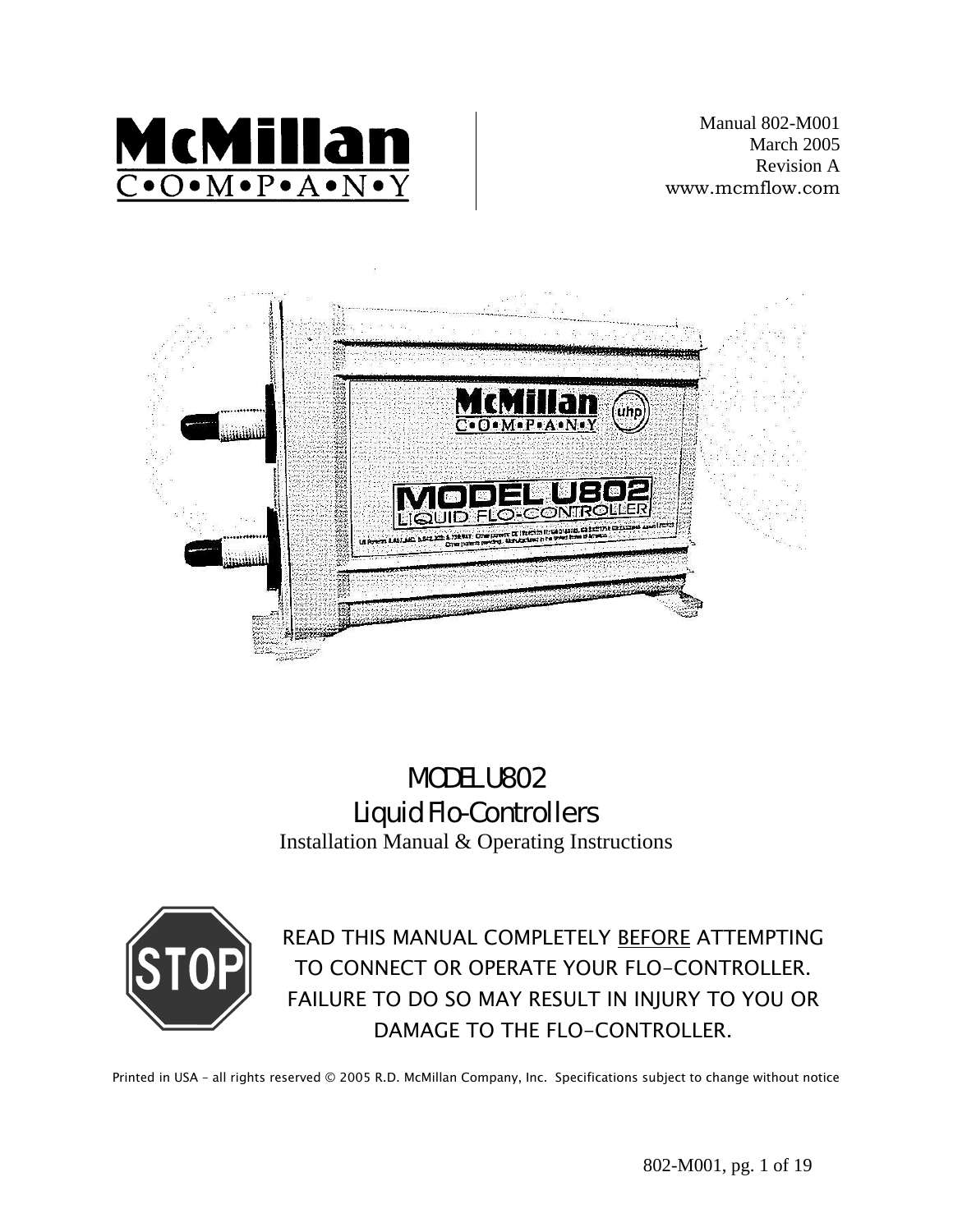## TABLE OF CONTENTS

| A. Introduction<br>3. Product overview and principle of operation 3 |  |
|---------------------------------------------------------------------|--|
| <b>B.</b> Installation                                              |  |
| C. Operation                                                        |  |
| D. Specifications                                                   |  |
|                                                                     |  |
|                                                                     |  |
|                                                                     |  |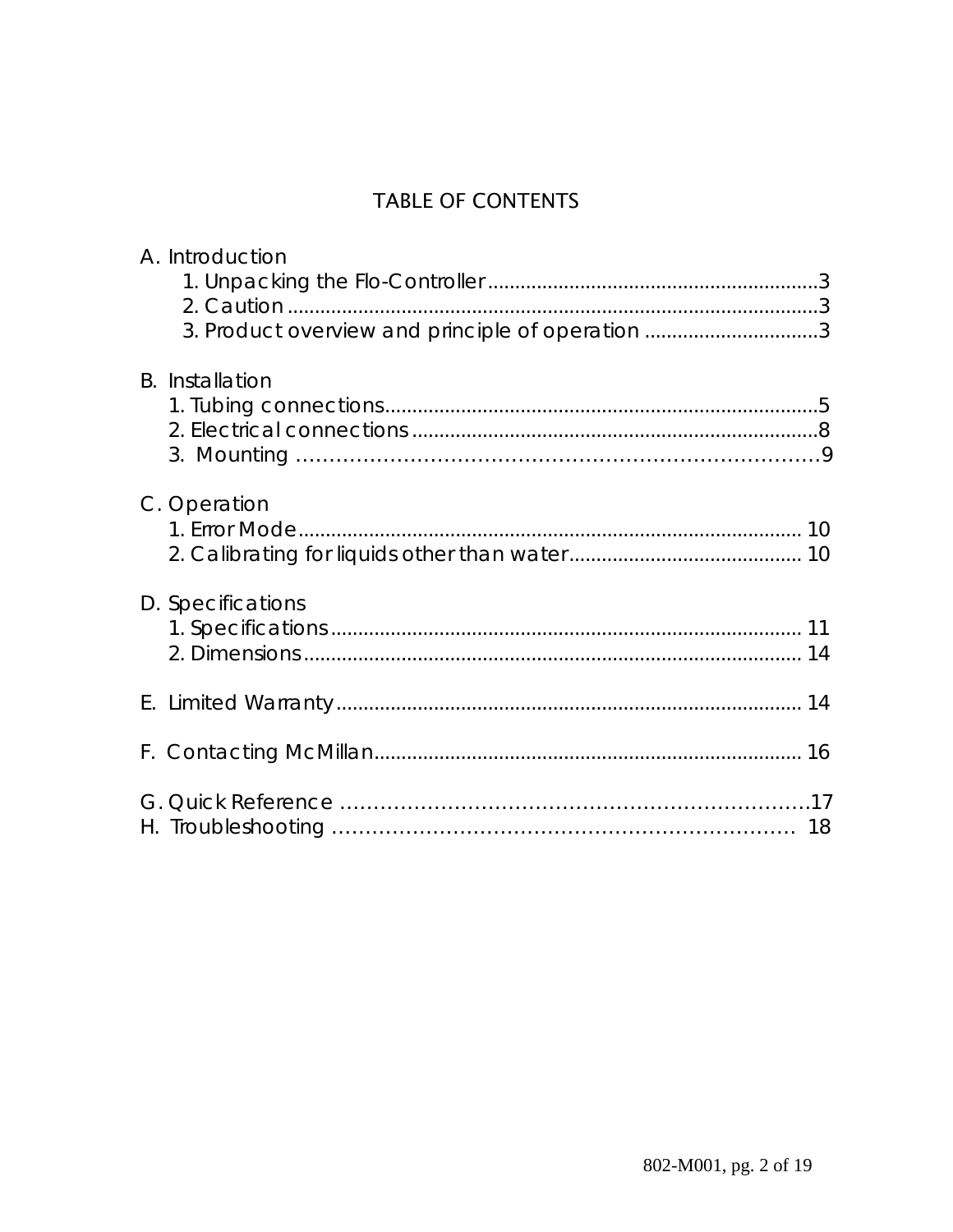## **A. Introduction**

### **1. Unpacking the Flo-Controller**

The Flo-Controller was packed by the manufacturer in such a way that you should receive it with no damage. If external damage is noted upon receipt of the package, please contact the shipping company immediately. McMillan Company is not liable for damage to the device once it has left the manufacturing premises.

After external inspection of the package, proceed to open the package from the top, taking care not to cut too deeply into the package. Remove all documentation. Inspect all products for concealed shipping damage. If any damage is noted, please contact the shipping company and/or McMillan Company to resolve the problem.

While unpacking the products from the shipment, please take extra care to remove all enclosed devices and documentation. Check thoroughly for cables, adapters, and other options listed on the packing slip.

#### **2. Caution**

Take care not to **drop** your Flo-Controller. Read the installation section before providing power or tubing connections to the unit. Any damage caused by improper installation or careless handling will not be repaired under warranty (see limited warranty on page X for more details).

Note that your Model U802 Flo-Controller has been assembled, tested, and sealed under cleanroom conditions. To maintain that clean condition, only open under cleanroom conditions and with appropriate equipment.

#### **3. Product Overview and Principle of Operation**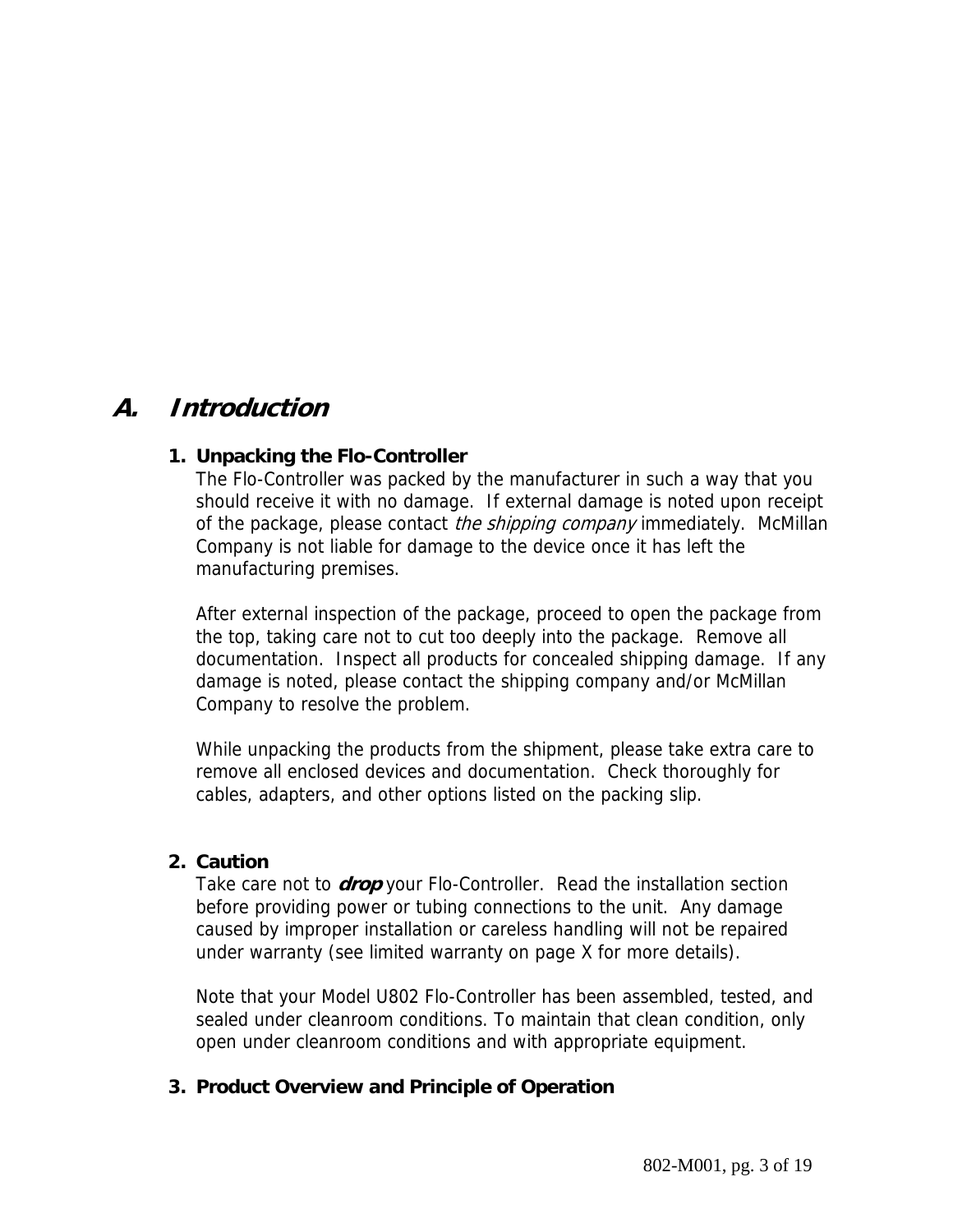The Model U802 Liquid Flo-Controllers provide precision flow rate control for many low viscosity liquids.

For applications where a flow rate needs to be automatically maintained regardless of small pressure changes, flow controllers save users time and money. A flow controller combines a needle valve and flow sensor with smart control electronics that compare the setpoint vs. actual flow and adjust the valve automatically.



The above diagram shows the logic used by the Flo-Controller to measure and control flow rate as desired.

Several liquid Flo-Controllers can be used together for precise mixing and blending of corrosive and pure liquids. Higher yields result when blending and dispensing are consistently monitored and controlled.



The Flo-Controller requires a

24VDC power supply. The 24VDC input is protected from accidental polarity reversal. Internal circuitry provides a flow sensor output which is compared to the setpoint, supplied by the user. The flow control is provided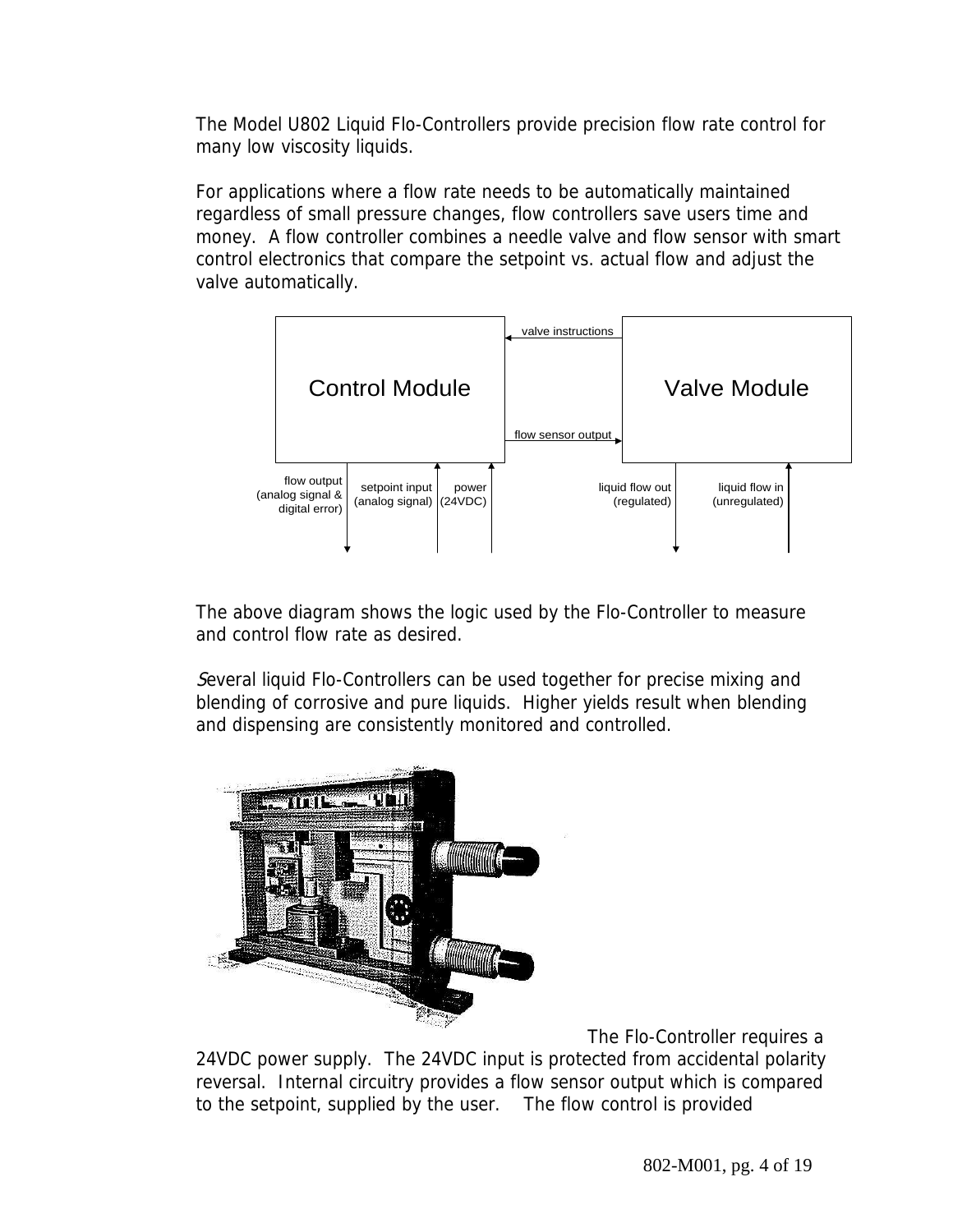automatically by means of an precision servo valve. When the setpoint is approx. 5% or lower (control input) the user can then override the control function and place the unit in "Standby" – where flow control is frozen and the unit simply acts as a flow sensor. **AUTO-STANDBY Mode**

### **4. What is the difference between the 402 and the U802?**

- **402** This product is primarily designed for control of many industrial, nonabrasive low viscosity fluids. In applications where abrasive fluids are to be used (such as slurry), it is recommended to upgrade to the U802. Fittings also may differ between Models.
- **U802** This product is specifically designed for ultra-high-purity (UHP) applications. It features the same advanced stepper-motor-controlled diaphragm valve for reliable performance on abrasive media, including CMP slurry. It is also suitable for concentrated acids and alkalis, as well as solvents or other UHP fluids.



## **B. Installation**

### **1. Tubing Connections**

The Flo-Controller U802 provides male flare connections. Flare nuts are required to facilitate installation – they may be ordered as options from McMillan or may be provided by the customer.

The **inlet** and **outlet** of the flow controller are clearly marked next to the appropriate connection. These connections are either  $\frac{1}{4}$ , 3/8", or  $\frac{1}{2}$ " depending on flow range (see specifications for size). Flare connections are designed to mate to standard Fluoroware/Entegris-type PFA flare fittings. The Inlet is the fitting nearest the front mounting ear.

For best results, keep inlet and outlet pressure fluctuations to a minimum.

The outlet tubing should be elevated above the outlet port to allow any air that may accumulate inside the valve to escape. For this reason, the flow connections should never be pointed down, but either level or at an upward angle from the ground.

As long as the outlet tubing is elevated to allow for air to escape from the device, the Flo-Controller can be mounted in any orientation. Straight lengths of tubing are not required before or after the Flo-Controller.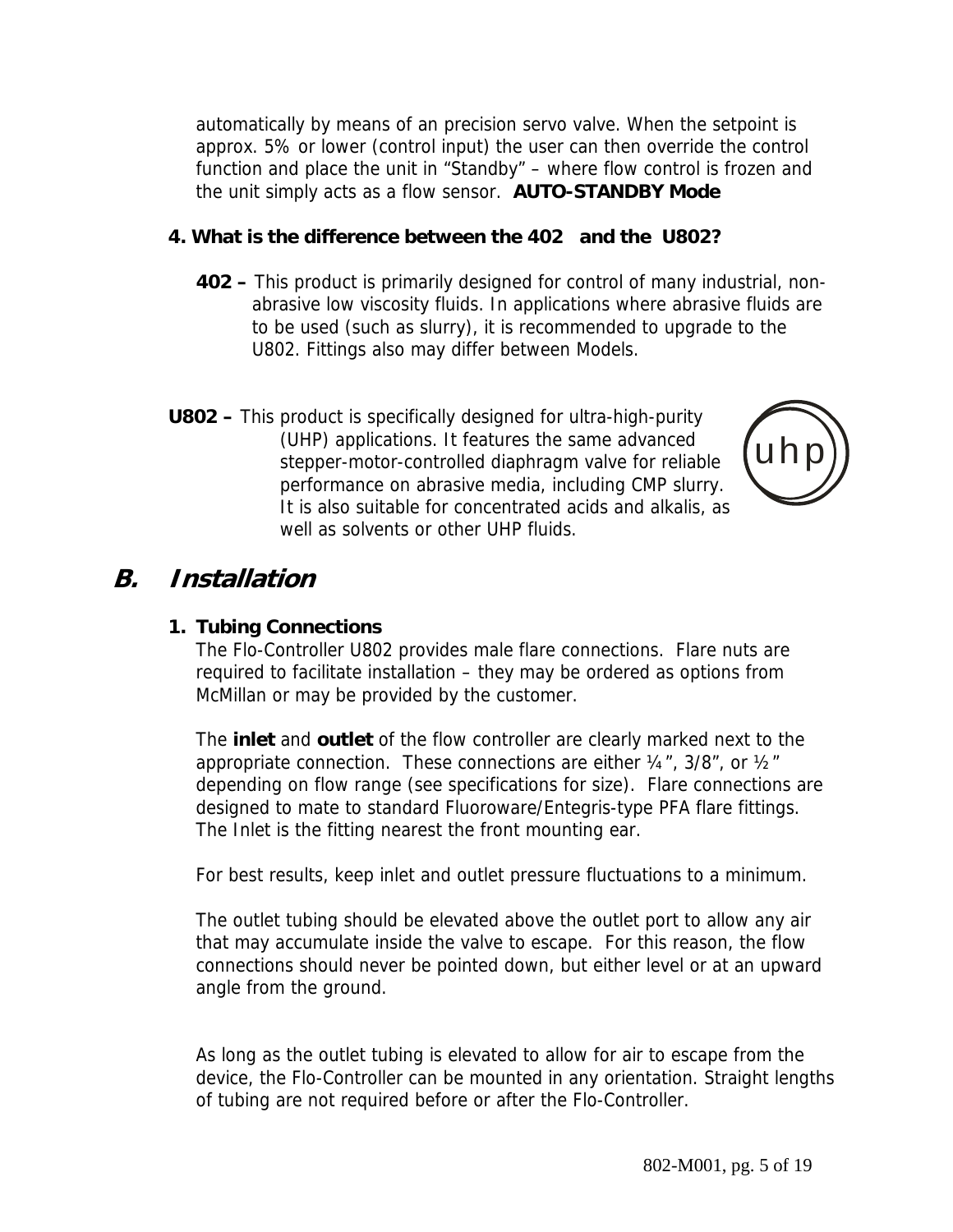Care should be taken to eliminate as much air from the system as possible before installation. Once the unit is connected in the flow path, air should be removed from the controller by alternately blocking and releasing the outlet (to build pressure in the lines and then release it). It may be possible to either pinch or kink the outlet tubing for 5 seconds, then release for 5 seconds, and so on until no more air bubbles are released from the unit.

The maximum system pressure the Flo-Controller can safely handle is 80 psig. Any pressure higher than 80 psig could result in leakage and injury to the operator.

For best results, keep the differential pressure within the recommended range (see chart below). Differential pressure can be determined by measuring the upstream pressure and subtracting the downstream pressure. To reduce differential pressure, apply a flow restriction downstream from the controller. To increase differential pressure, increase the supply pressure or reduce flow rate.

| <b>Model</b> | Suffix          | <b>Recommended Diff. Pressure</b><br>at 100% rated flow <sup>1F</sup> |
|--------------|-----------------|-----------------------------------------------------------------------|
|              |                 |                                                                       |
|              | P <sub>5</sub>  | 5-10 psid                                                             |
|              | P <sub>10</sub> | 10-20 psid                                                            |
| <b>U802</b>  | P <sub>20</sub> | 20-40 psid                                                            |
|              | P <sub>25</sub> | 25-50 psid                                                            |
|              | P40             | 40-60 psid                                                            |

1F. See information below for minimum required differential pressure at flow rates below 100% of rated flow.

2F. unless otherwise indicated on calibration data sheet

3F. unless otherwise indicated on valve module label (near cable port)

Required differential pressure decreases exponentially with decrease in flow rate; to calculate minimum required differential pressure at a certain flow rate, use the formula:

$$
DP = (YourFlow \div MaxFlow)^2 \times MinDP
$$
 where:

DP = minimum required differential pressure at YourFlow YourFlow = flow rate (in mLpm or Lpm) where you wish to calculate DP MaxFlow = 100% rated flow rate for your Flo-Controller (in same units at YourFlow)

MinDP = Minimum differential pressure required at 100% rated flow (see chart above) in psid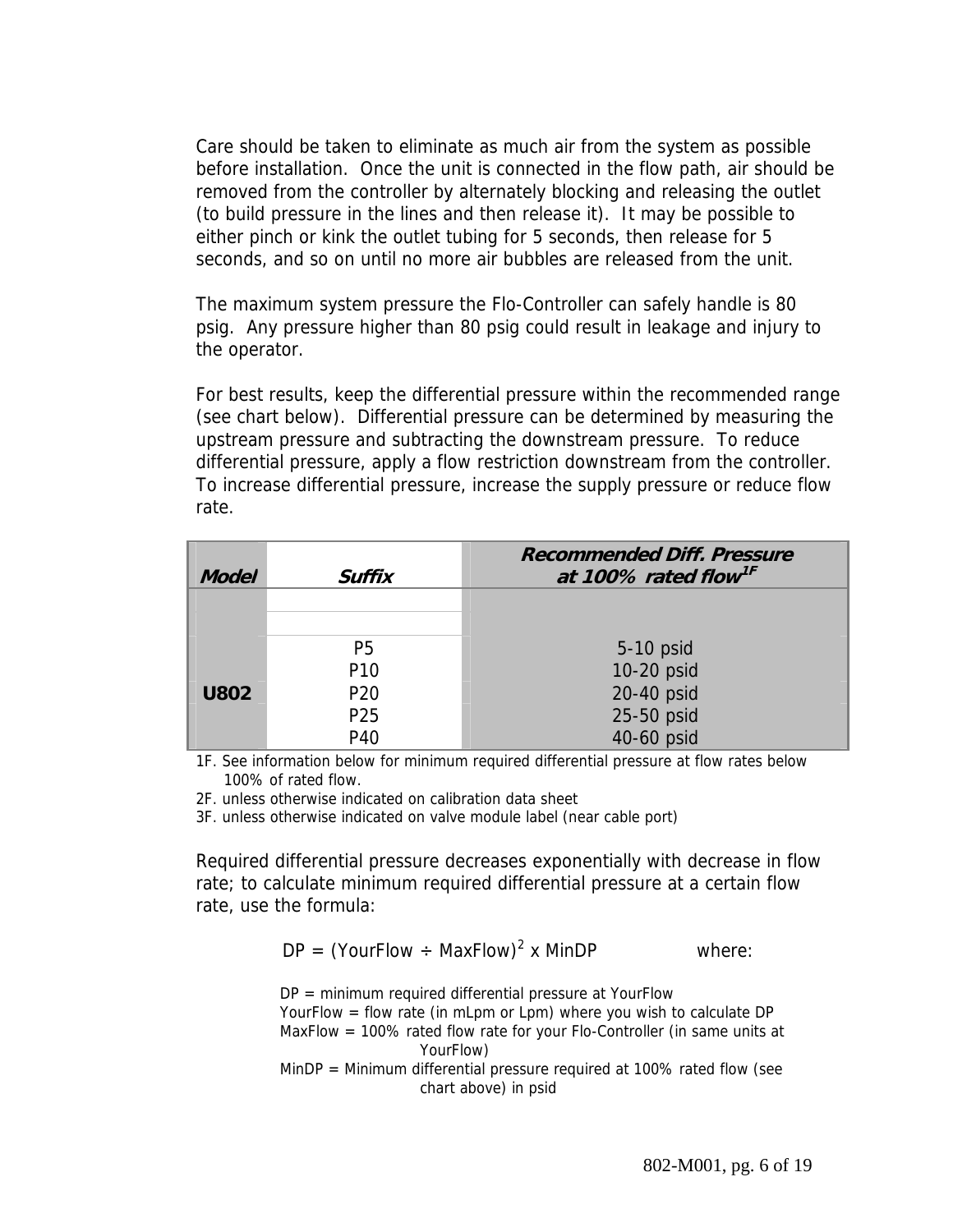For example: You have a Flo-Controller with a 100-**1000** mLpm range. The recommended differential pressure, according to the chart above, is **15**-35 psid. You wish to calculate the minimum pressure drop at **200** mLpm. Your formula would be:

$$
DP = (200 \div 1000)^2 \times 15
$$
 or  $DP = 0.6$  psid @ 200 mLpm

All Flo-Controllers follow this graph for minimum pressure drop (minimum differential pressure required) vs. flow:



Differential pressure, or pressure drop, in a system is cumulative. For instance, consider this system:

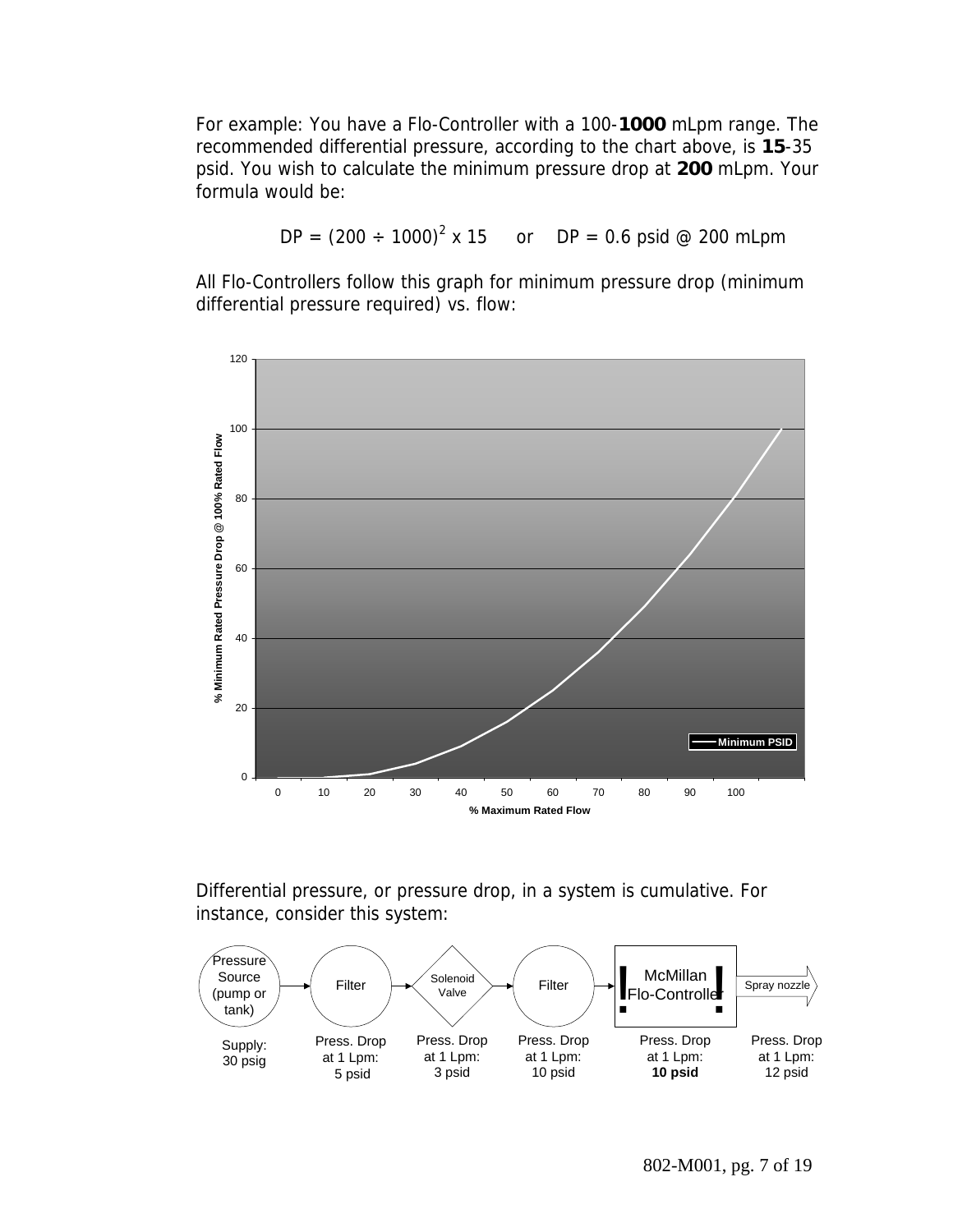Though it starts with 30 psig of supply pressure, other components (minus the Flo-Controller) total 30 psid – leaving no pressure for the Flo-Controller. Either the supply pressure would have to be increased, and/or a source of pressure drop (such as the post-pump filter) would have to be eliminated:



### **2. Electrical Connections**

CAUTION: Mis-wiring the Flo-Controller may cause damage to the unit . Please read instructions carefully!

Be careful to avoid pigtail wire leads touching each other when power is applied.

The Flo-Controller requires a **24VDC power supply**. Average current draw is approx. 0.25 to 0.3 amps at 24V in actual operation.

 It is good to have a conservative amount of extra power available to assure best performance. Please consider these current requirements when selecting wire gauge and power supply type. Size the power supply to provide at least 0.75 amps per controller.

Connections are made with an optional Cable , 7 Wires. The cable plugs to the upper back end of the flow controller. It has a key to install in one orientation only. To remove it squeeze the The cable provides Power, Output, and Control (SETPOINT) Input connections using 6 wires.

A 7th wire is available for an optional output , usually ERROR detect Output which indicates inability to control due to insufficient pressure or flow restriction in the system. Shielded cables also have a shield wire that can be used for noisy electrical environments.

NOTE: Connector number 2 (19 pin) below 7 PIN, is for factory calibration & special features -- Keep it always covered & unused during normal operation.

### **CUSTOMER ORDER specifies type on Input/Output:**

Label will indicate the configuration-

- 1) 0-5 VDC
- 2) 0-10 VDC
- $3)$  4 20 mA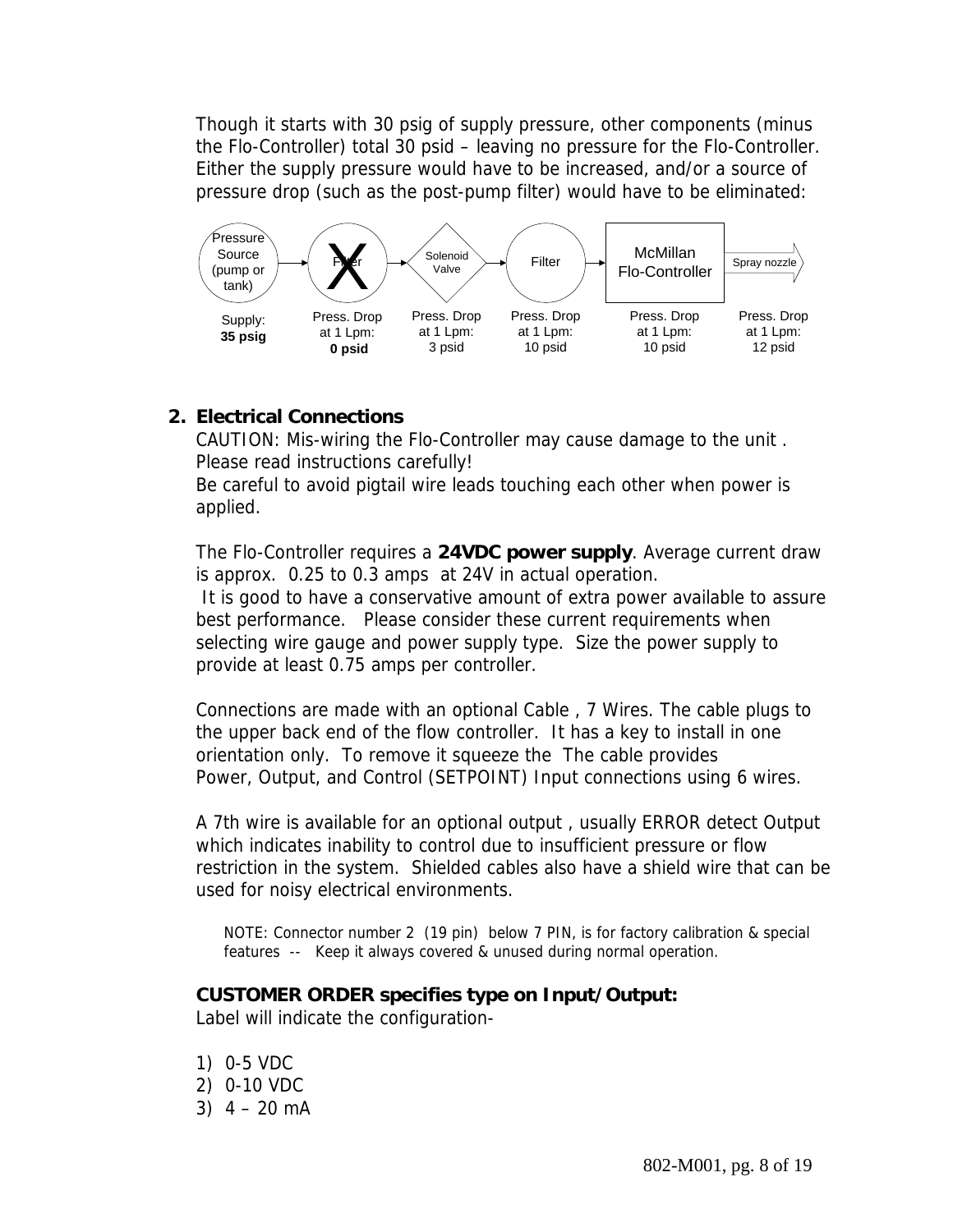|                | <b>CABLE WIRING - 7 PIN Connector</b>                                   |                                                                                         |
|----------------|-------------------------------------------------------------------------|-----------------------------------------------------------------------------------------|
| Pin#           | <b>Description</b>                                                      | <b>Notes</b>                                                                            |
| 6              | $RED - Power + 24VDC$                                                   | Power $IN +$                                                                            |
| $\overline{2}$ | <b>BLK</b> – Power Gnd                                                  | POWER GROUND or Common                                                                  |
| 5<br>4         | <b>ORG</b> or <b>WHT</b> $--$ Output $+$<br><b>GRN</b> -- Output Common | Flow Rate Output – as Ordered<br><b>Output Common</b>                                   |
| 1<br>3         | <b>YEL</b> -- SET Point In $+$<br><b>BRN</b> – SET Point In -           | Control Input $+$<br>Control Input -                                                    |
| 7              | <b>BLU</b> -- OPTIONAL use                                              | (Can be ERROR output)<br><b>ERROR Connects by switch to</b><br>Power Gnd when activated |
| $\star$        | <b>SHIELD</b> - on some cables                                          | To reduce interfering noises<br>connect to earth ground                                 |

On 4-20 mA units, 4 mA represents zero flow; 20 mA represents 100% rated flow. On 0-5 VDC units, 0 VDC represents zero flow and 5 VDC represents 100% rated flow. On 0-10 VDC units, 0 VDC represents zero flow and 10 VDC represents 100% rated flow.

## **UNITS with ERROR OUTPUT -- 7<sup>th</sup> Wire**

If your cable has an additional  $7<sup>th</sup>$  configured to be the ERROR Output, then your Flo-Controller also includes a Power FET that is activated when an error is detected.

#### **3. Mounting the Flo-Controller**

See section B.1 above for orientation considerations.

Mounting the unit (see dimension drawings in Section D for panel drilling):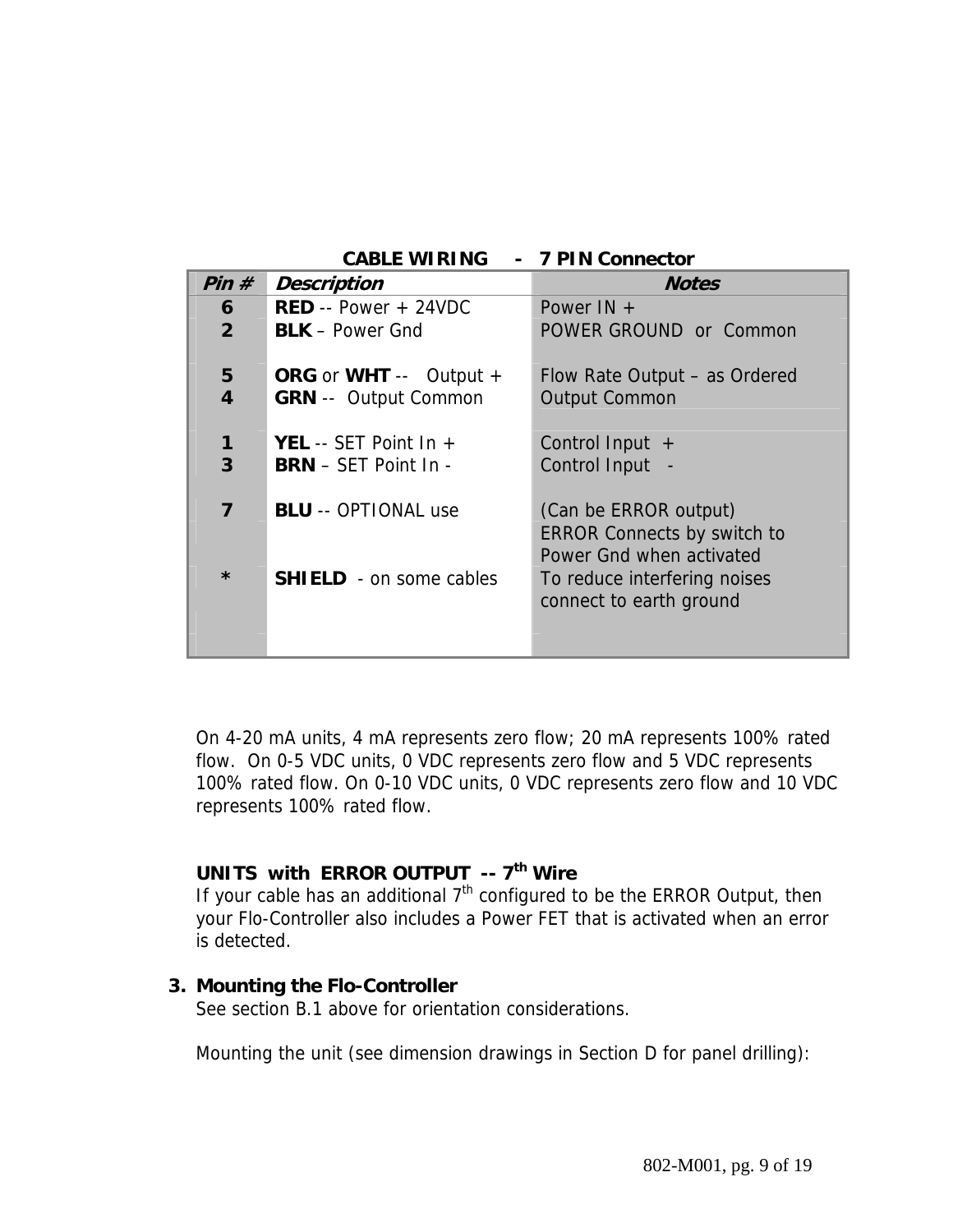The outer case (Polypro) of the Flo-Controller may resist being lightly sprayed or rinsed with compatible liquids, but should never be submerged.

## **C. Operation**

Standby mode occurs when the external setpoint falls below 5% of full scale. Standby will be disengaged when the setpoint rises above that point.

When the unit is in Auto-Standby mode (see A.3) , all control functions are disabled, only flow output signals are provided. The unit freezes the valve in its current position. Error mode is disabled in Standby mode.

Standby mode should be used any time the control function is not required to extend the life of the controller and speed recovery times. Since the valve is frozen, it will already be closer to the correct place when control function is resumed. Standby mode also consumes less power (<0.12 A).

### **1. Error Mode**

The Flo-Controller features an error mode which will occur when the Flo-Controller is unable to reach the setpoint due to these factors:

- The pressure is too low, and even with the valve fully open the requested flow rate cannot be achieved.
- The unit has been wired incorrectly.
- The lines may be clogged or blocked make sure that the flow is not restricted. Verify all filters.
- Make sure all fittings are tight and no leaking is occurring.
- Doublecheck all cables are tight and secure.
- Setpoint below controllable flow range (i.e. <10% of rated flow)
- Flo-Controller failure

When the condition is corrected, the Flo-Controller will immediately resume normal operation. No user reset is required.

### **2. Calibrating for liquids other than water**

All Flo-Controllers come pre-calibrated from the factory for deionized water.

If you will be measuring a fluid other than deionized water, to obtain maximum accuracy you must determine the error when flowing that fluid.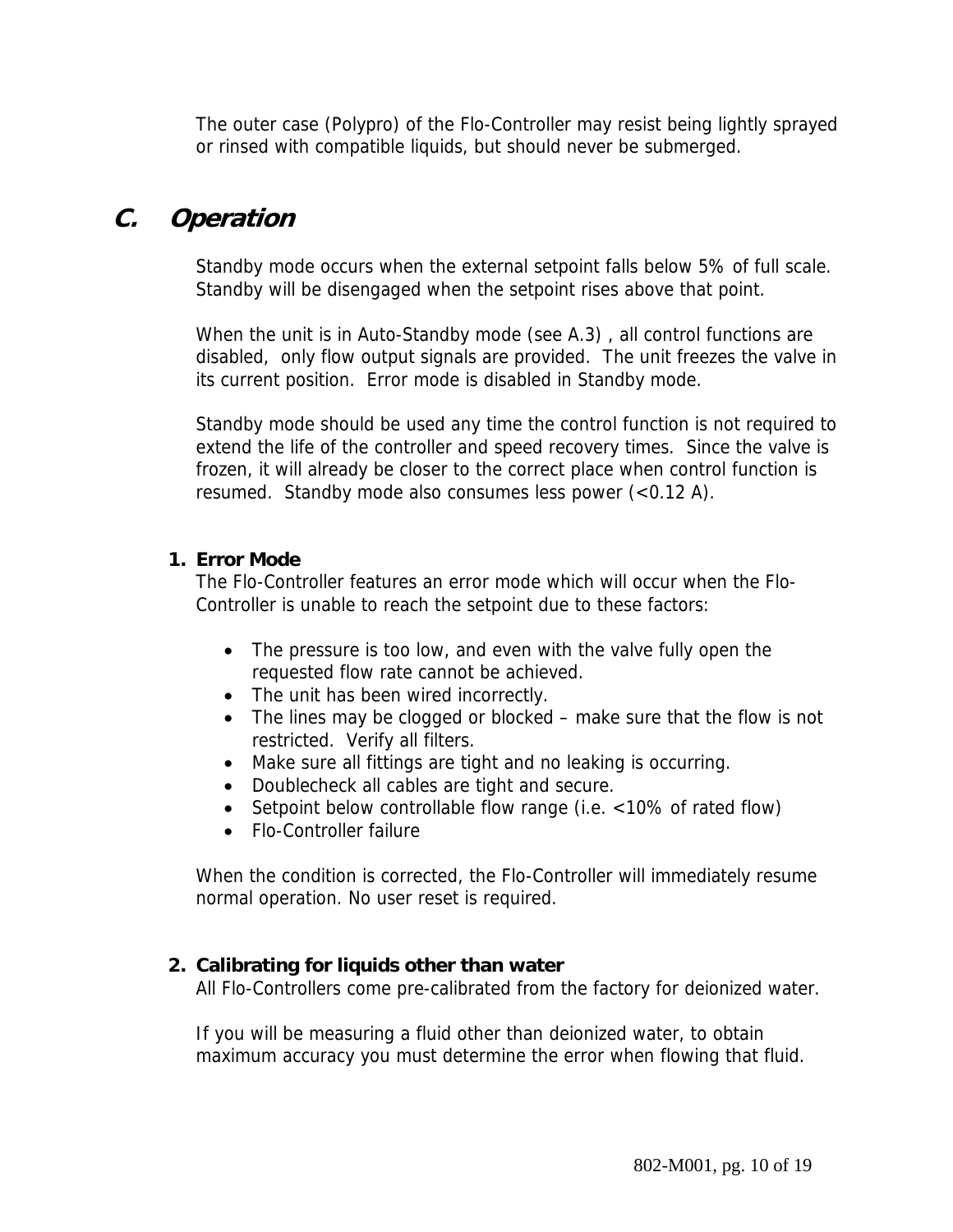The unit should be set to control flow at 100% rated flow. Once the flow rate has stabilized, use a primary standard (i.e., accumulation over time with stopwatch and graduated cylinder, or total weight over time with stopwatch and weight scale) to establish error. Repeat test at 20% of rated flow. Using these two values, calculate the error of the unit across the full scale and adjust your setpoints accordingly.

Recalibration of the Flo-Controller itself is not recommended. Doing so will void the warranty and may cause linearity problems and other issues.

## **D. Specifications**

### **1. Specifications**  Accuracy, including Linearity & Hysteresis ±1.0% Full Scale\* Repeatability ±0.20% Full Scale\* (based on data accumulated over thousands of cycles) Power Requirements 22-25 VDC; 0.5 A peak, 250 to 300 mA typical Pressure Rating Max. pressure is 80 psig (5.4 bar). Recommended maximum pressure is 60 psig (4.08 bar) Temperature Rating Standard fluid temperature range (internal): 0 to 55°C \*\* (Non-condensing) Option Code "HT" fluid temperature range (internal): 0 to 90°C \*\* Ambient environment range (external): 0 to 50°C Storage range: -10 to 70°C Materials of Construction Wetted parts - PTFE, sapphire, Kal-Rez® Exterior surfaces - PTFE, polypropylene Recommended Filtration 25 microns or less Compatible Fluids Most all liquids compatible with wetted materials. Contact the factory for calibration information on fluids with high viscosities. Input/Output OPTION (0-5VDC) Analog voltage input/output, 0-5 VDC. Voltage level is proportional to flow rate (zero VDC is zero flow). Input load approximately 100 Kohms; output load should be at least 2.5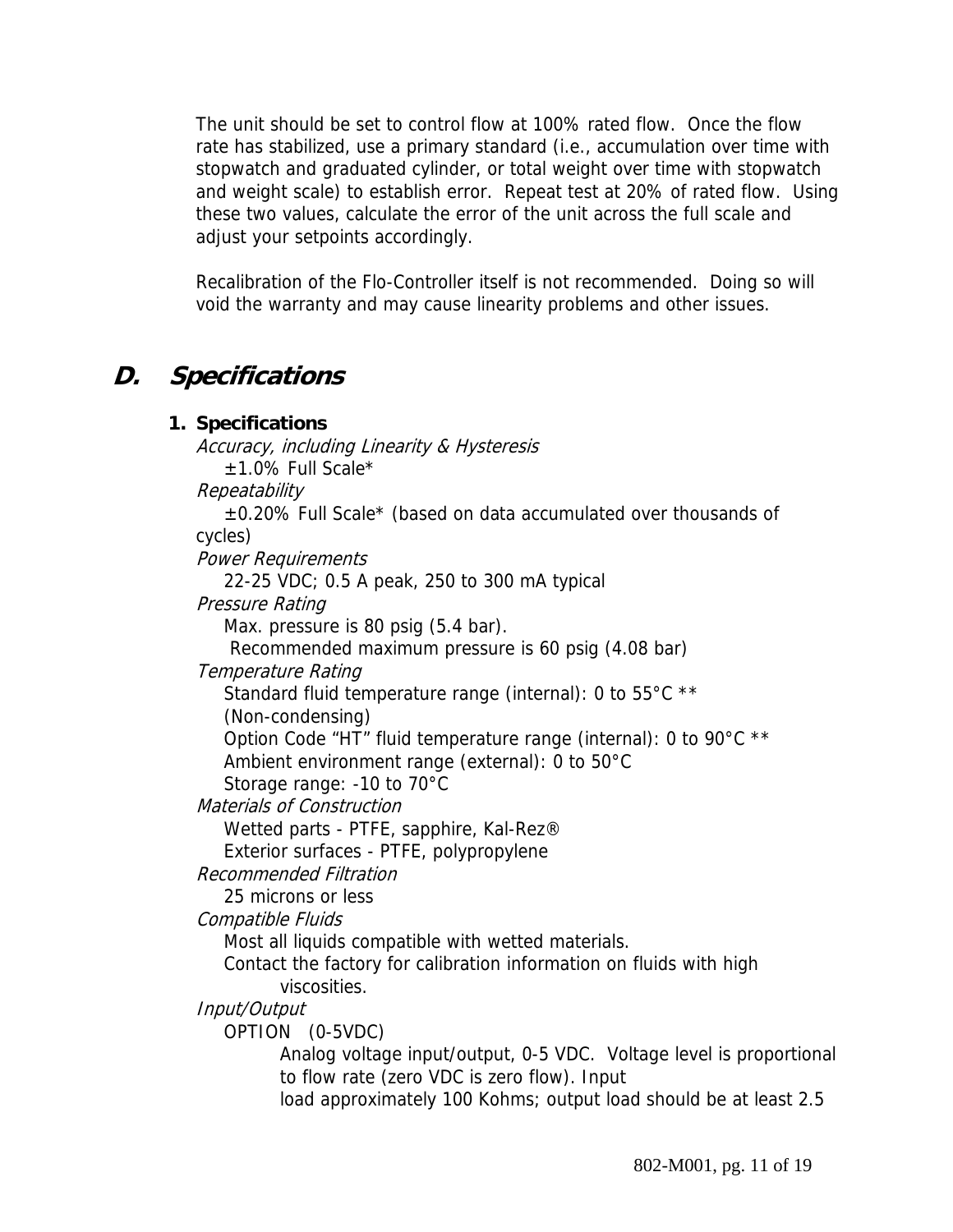Kohms.

OPTION (4-20 mA)

 Analog current input/output, 4-20 mA. Current level is proportional to flow rate (4 mA is zero flow). Input load loop is approx.

10 ohms; output current loop should not exceed 500 ohms.

OPTION " (0-10 VDC)

Analog voltage input/output, 0-10 VDC. Voltage level is proportional to flow rate (zero VDC is zero flow). Input load is approximately 100 Kohms; output load should be at least 5 Kohms.

Optional Error Output (7<sup>th</sup> Wire)

This provides 1-wire connections to an internal relay/FET – common normally open that will connect to power ground when activated. This output is activated when the controller detects it cannot maintain the desired flow rate.

**Current load should not exceed 100 mA**. For inductive loads please provide voltage suppressor to load device.

### **Reliability**

.

 Testing shows no valve performance degradation with over 1 million full cycles on deionized water at room temperature.

 At a typical rate of 0.5 million cycles per year, units in similar installations should perform well for at least two years before

service. Longer valve life will be experienced in many applications.

Reliability tests are ongoing. Microturbine flow sensor

life is over 50,000 hours MTBF (tests ongoing).

#### Flow Connections

PTFE male flare-type connections on all units. If PVDF flare nuts are required, add option code "FN". For alternative

nut materials, or to specify other connection types, please contact the factory.

Electrical Connections - pigtail leads and 7 Pin Connector Connections between flo-controller- OPTIONS

> **FEP-jacketed shielded cable** . Length determined by part number - contact factory for custom cable lengths.

**Or**:

.

#### **PVC molded cable assembly**

#### Standby Mode

 Standby mode inhibits the valve function upon command. Flow sensor output continues, but all controller functions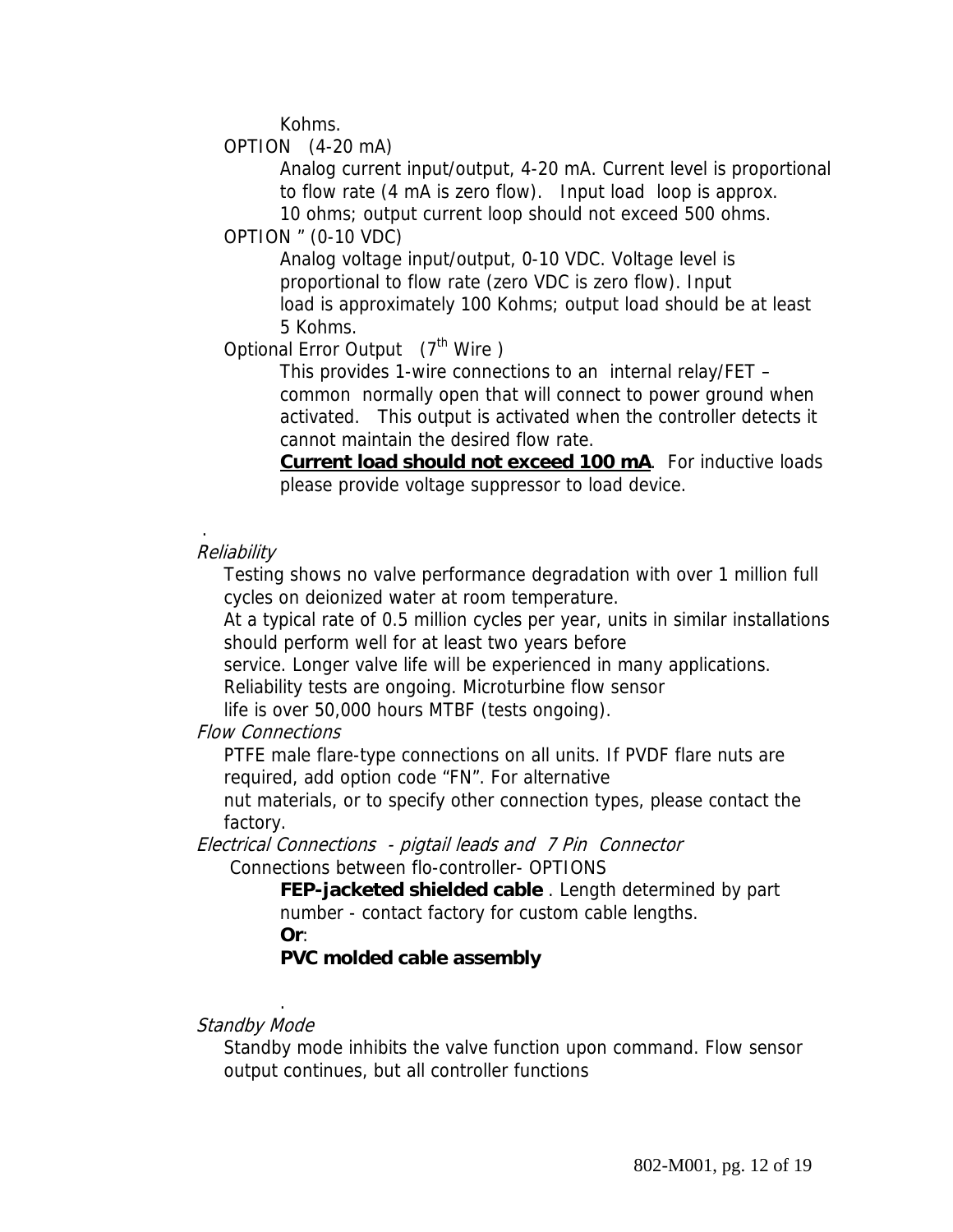(including error output and control functions) are disabled. Standby mode may be activated automatically when the supplied setpoint falls below 5% of full scale -- Auto Standby.

#### Packaging

 Final packaging performed in Class 100 environment. All units doublebagged before shipment.

\*Full Scale is from 10% to 100% of rated flow (except range 3, which is 15 to 100%). Linearity is best fit straight line. All calibrations performed with deionized water.

\*\*Temperature affects fluid viscosity, and changes in viscosity will have effect on full scale output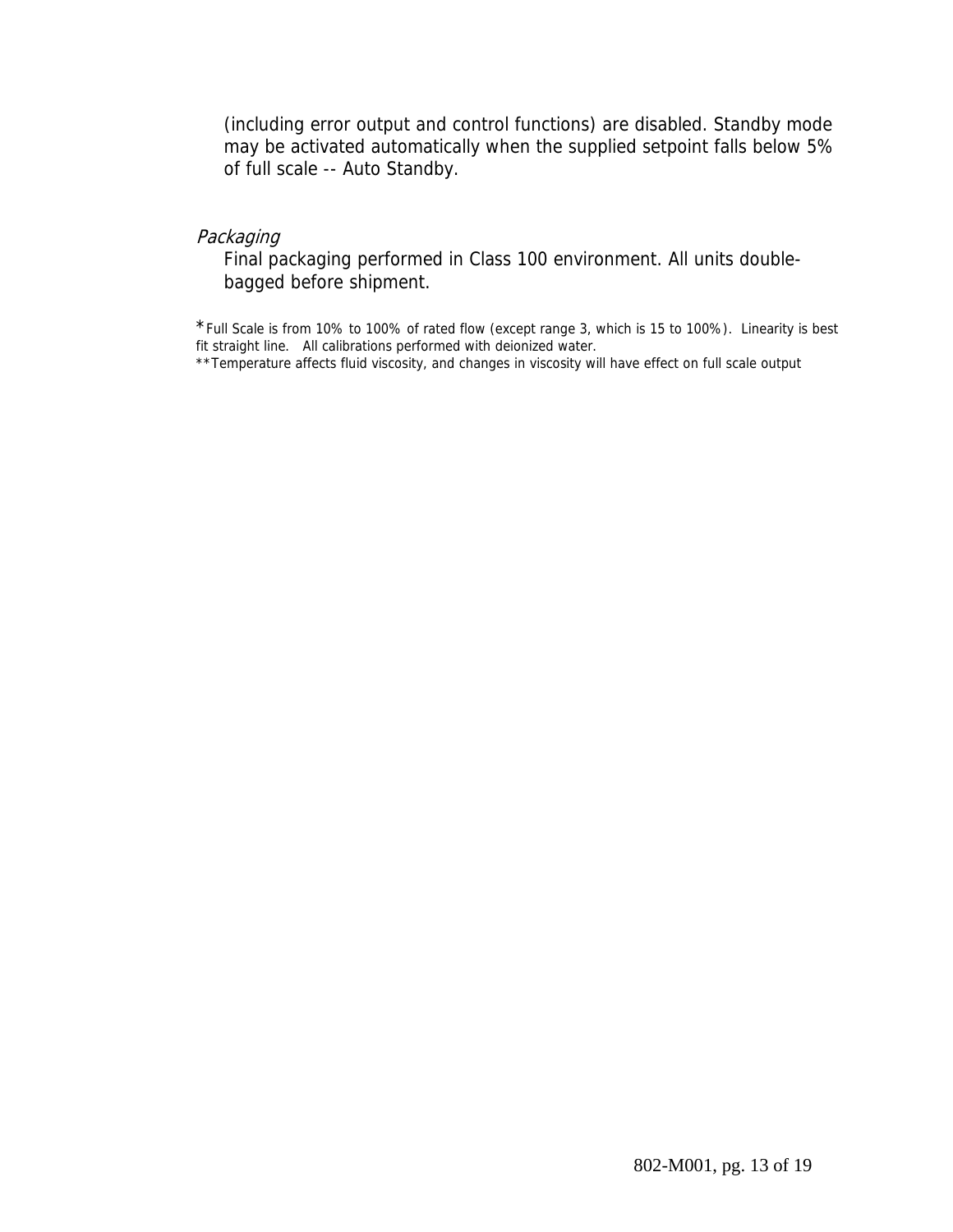#### **2. Dimensions**



Dimensions shown are in inches(mm). All dimensions shown are for Model U802 FLO-CONTROLLER with 3/8" male flare fittings (F6) and are similar for other models. Specific model dimensional drawings may be requested from the factory.

## **E. Limited Warranty**

#### DURATION OF LIMITED WARRANTY, MATERIALS & WORKMANSHIP

R.D. McMillan Co., Inc., hereinafter referred to as "McMillan", warrants these products and their associated standard accessories manufactured by McMillan and supplied hereunder, to be free from defects in materials and workmanship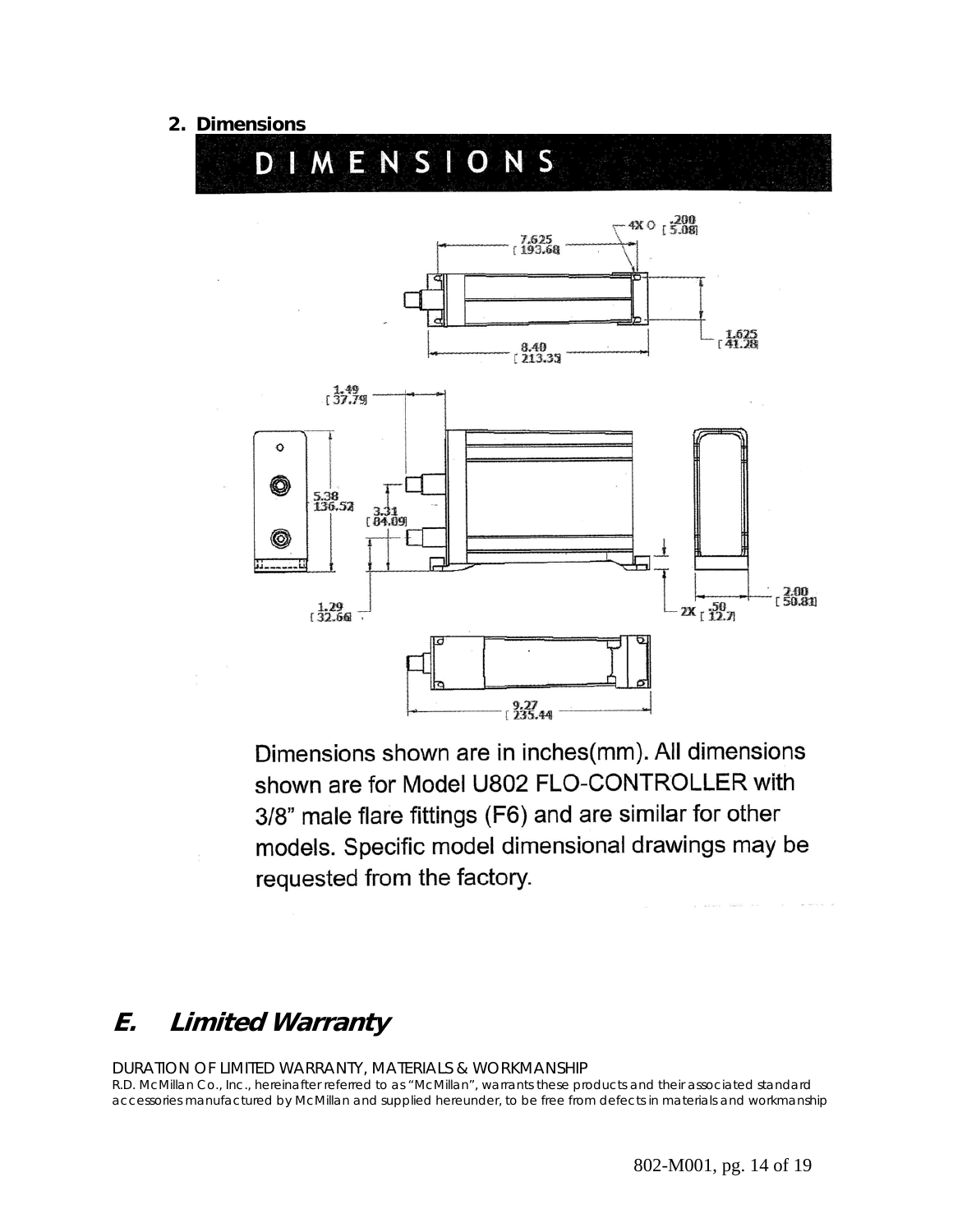for a period of twelve (12) months from the date of shipment to the customer when installed, serviced and operated in its recommended environment. This warranty is not affected in any part by McMillan providing technical support or advice.

Replacement parts are warranted to be free from defects in material or workmanship for ninety (90) days or for the remainder of the Limited Warranty period of the McMillan product in which they are installed, whichever is longer. Parts not installed by factory authorized service centers may void the warranty.

#### PRODUCT RETURNS

#### **(a) General Policy:**

Any product or parts determined by McMillan's inspection to have failed per this warranty, will at McMillan's option, be repaired or replaced with an equivalent or comparable product without charge. McMillan's obligation hereunder shall be limited to such repair and/or replacement and shall be conditional upon McMillan's receiving written notice of any alleged defect within ten (10) days of its discovery. The customer will, however, be responsible for returning the product to McMillan's manufacturing facility in Georgetown, Texas, U.S.A., and for assuming the cost of removing the original product and reinstalling the repaired or replaced product. A written specific explanation of the problem must be included with each returned product. Returned goods should be properly packaged to prevent

shipping damage and shipped prepaid to McMillan.

#### **(b) Safety Requirements:**

For safety reasons, McMillan must be advised of any hazardous fluid or toxic materials that were in or on the product to be returned. Customer must certify in writing that all such hazardous, corrosive or toxic substances have been completely removed, cleaned or neutralized from the returned product prior to shipment to McMillan. McMillan shall hold the returned items pending receipt of customer's statement for defect and certification of cleanliness of returned items, provided that, prior to such receipt, risk of loss of returned items shall remain with customer. Flow sensors, flow meters and flow controllers must be thoroughly cleaned to remove any toxic, corrosive or hazardous fluids that may internally remain therein before shipping product to McMillan.

#### **(c) Shipping Requirements:**

Customer is responsible for all shipping charges (except for those products under warranty, in which cases customer shall bear the cost of inbound shipping as described herein below, and McMillan shall bear the cost of outbound shipping). Customer is responsible for the costs of out of warranty repairs and/or recalibration. McMillan will ship items repaired under warranty back to customer by the most economical shipping means. Expedited shipping methods may be available at customer's expense. All returned items shall be returned to a McMillan authorized service center., freight prepaid, accompanied or preceded by a particularized statement of the claimed defect and with a clearly readable Returned Material Authorization ("RMA") number affixed to the shipping label. Contact McMillan Customer Service Department for RMA number. Warranty claims shall be made only by using the McMillan's Returned Material Authorization form, completely filled out and returned to McMillan in accord with McMillan's Product Return Policy and Procedure Form.

Contact McMillan's Customer Service Department as follows for instructions:

Telephone calls in U.S.A. ( CST ) 1-800-861-0231 or Outside U.S.A. 512-863-0231

Or Fax: 1-512-863-0671 or e-mail: sales@mcmflow.com

#### DESIGN, PROCESS and MANUFACTURING CHANGES

McMillan may make changes in the design or manufacture of any products sold hereunder without incurring any obligation to incorporate such changes into products manufactured prior to incorporation of such design or manufacturing changes. McMillan reserves the right to make design or manufacturing changes without prior notice. McMillan products and replacement parts are manufactured using new materials or new and equivalent to new in appearance, performance and reliability. Due to continuous research, testing, product improvements and enhancements, McMillan reserves the right to change product specifications without notice, except to the extent an outstanding bid obligation exists.

#### LIMITATION of LIABILITY

Except as expressly set forth in this limited warranty, McMillan makes no other warranties or conditions, express or implied, including any implied warranties of merchantability and fitness for a particular purpose. McMillan expressly disclaims all warranties and conditions not stated in this limited warranty. Any implied warranties that may be imposed by law are limited in duration to the limited warranty period. Buyer/customer agrees that models or samples shown to buyer/customer were merely used to illustrate the purchased product and not to represent, promise or guarantee that any purchased products delivered hereunder would conform to such models or samples. McMillan's distributors or sales representatives have no authority to give warranties beyond those provided in this limited warranty.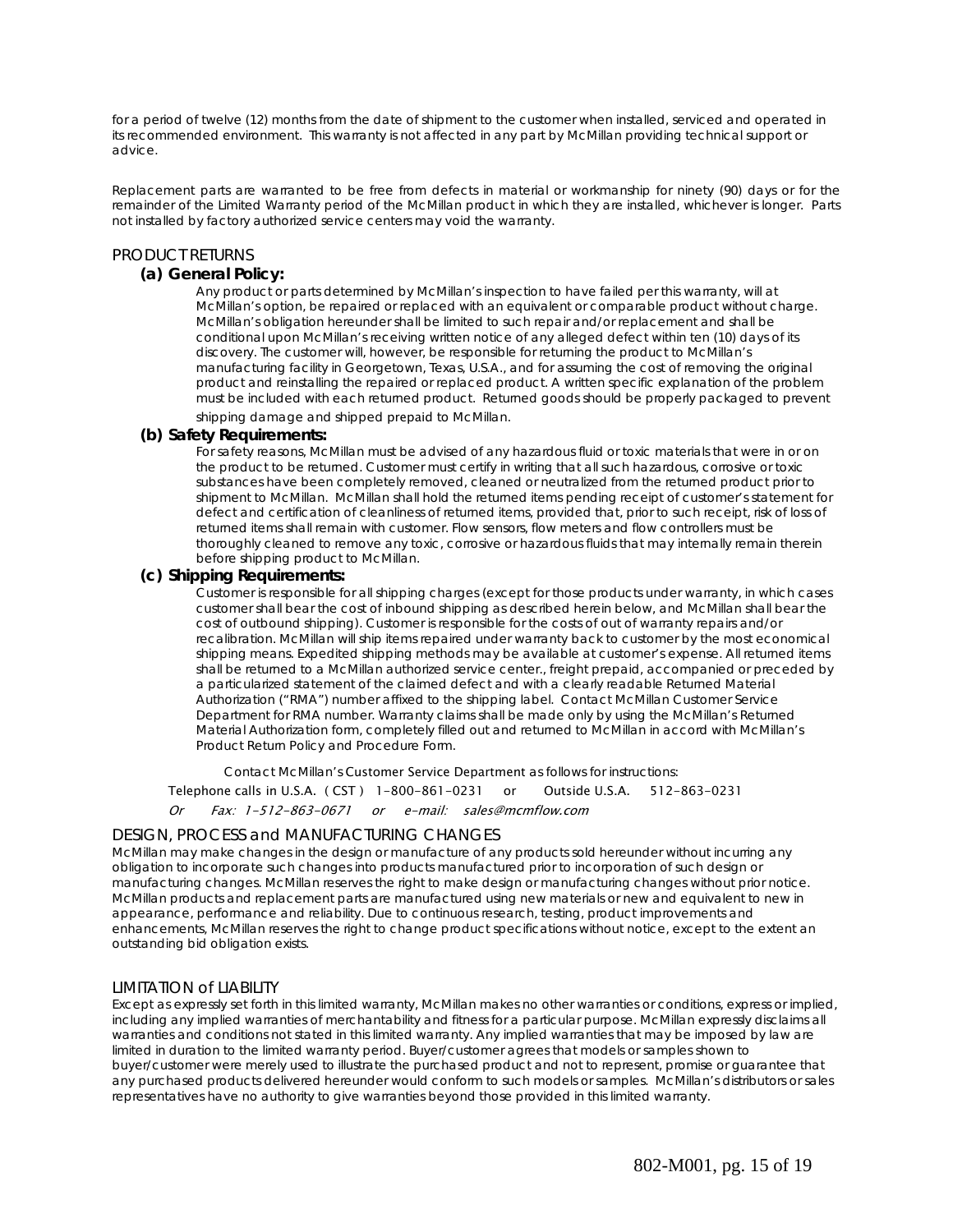If customer's product fails to work as warranted herein, customer's sole and exclusive remedy shall be the repair or replacement at McMillan's option. McMillan is not liable for any damages caused by the product or the failure of the product to perform, including any lost profits or savings, incidental or consequential damages. McMillan is not liable for any claim made by a third party or made by a buyer for a third party. No actions arising out of sale of the products sold hereunder or this limited warranty may be brought by either party more than two (2) years after the cause of action accrues. This limitation of liability applies whether damages are sought, or a claim made, under this limited warranty or as a tort claim (including negligence and strict product liability), a contract claim, or any other claim. This limitation of liability cannot be waived or amended by any person. This limitation of liability will be effective even if customer has advised McMillan or an authorized representative or distributor of McMillan of the possibility of any such damages This limited warranty gives customer specific legal rights. Customer may also have other rights that may vary from state to

state or country to country. Customer is hereby advised to consult applicable state or country laws for a full determination of customer's rights.

#### EXCLUSIONS FROM WARRANTY

this limited warranty provided herein shall not apply to any product which:

- (1) has been repaired or altered outside of McMillan's factory (or authorized service center) in any way so as, in McMillan's judgment, to affect such purchased item's reliability or performance.
- (2) has been subject to misuse, mishandling, negligence, accident, or acts of God.
- (3) has been operated other than in accordance with the printed instructions prepared by McMillan and provided by McMillan with the product.
- (4) has been returned to McMillan after more than thirty (30) days following the date of the alleged product failure.
- (5) has been returned to McMillan without complying with the Safety Requirements or the Shipping Requirements contained herein.
- (6) requires calibration and/or routine maintenance, unless this calibration or routine maintenance is required as a result of a product failure that is covered under terms of this warranty.
- (7) are consumable parts, such as filter elements, batteries or tube fittings.
- (8) requires replacement or repairs resulting from buyer's improper choice of product flow range, or require repair or replacement due to buyer subjecting product to corrosive fluids or other fluids not suited for use in product
- (9) has flow passages clogged due to failure to use a filter to protect product from particulates in fluid flow stream, or other cause to produce clogged passages
- (10) has been operated outside of recommended specifications (such as voltage, temperature, or flow range, etc.)
- (11) has been damaged as a result of gross over-speeding , or prolonged over-speeding of the micro-turbine wheel
- (12) has been damaged as a result of severe sudden impact forces (example: dropping the product)

#### METHOD OF SETTLEMENT OF ANY CLAIMS, DISPUTES AND CONTROVERSIES

The provisions of this warranty are severable and if one or more provisions are deemed invalid, the remaining provisions shall remain in effect. Further, in the event that any provision is held to be over broad as written, such provision shall be deemed amended to narrow its application to the extent necessary to make the provision enforceable according to applicable law and shall be enforced as amended. This warranty shall be construed and interpreted in English.

All claims, disputes and controversies arising out of or relating in any way to claims under any warranties, either express or implied (including implied warranty of merchantability), or claims based on any consumer protection act or deceptive trade practice act, contract, tort, statute, or common law, or any alleged breach, default, and/or misrepresentation, will be resolved by means of final and binding arbitration. This limited warranty, including any contests to the validity or enforceability of this limited warranty, shall be finally settled by arbitration under the Rules of Conciliation and Arbitration of the International Chamber of Commerce by one or more of its arbitrators appointed in accordance with the Rules, and judgment upon award rendered may be entered in any court having jurisdiction thereof. The place of arbitration shall be Austin, Texas U.S.A., and the Texas Uniform Commercial Code, as then enacted shall govern the rights and duties of the parties of this agreement without regard to conflicts-of-law principles. The arbitration shall be conducted in English. The UN Convention on Contracts for the International Sale of Goods shall not apply to this Limited Warranty.

## **F. Contacting McMillan**

Website: www.mcmflow.com Email: tech@mcmflow.com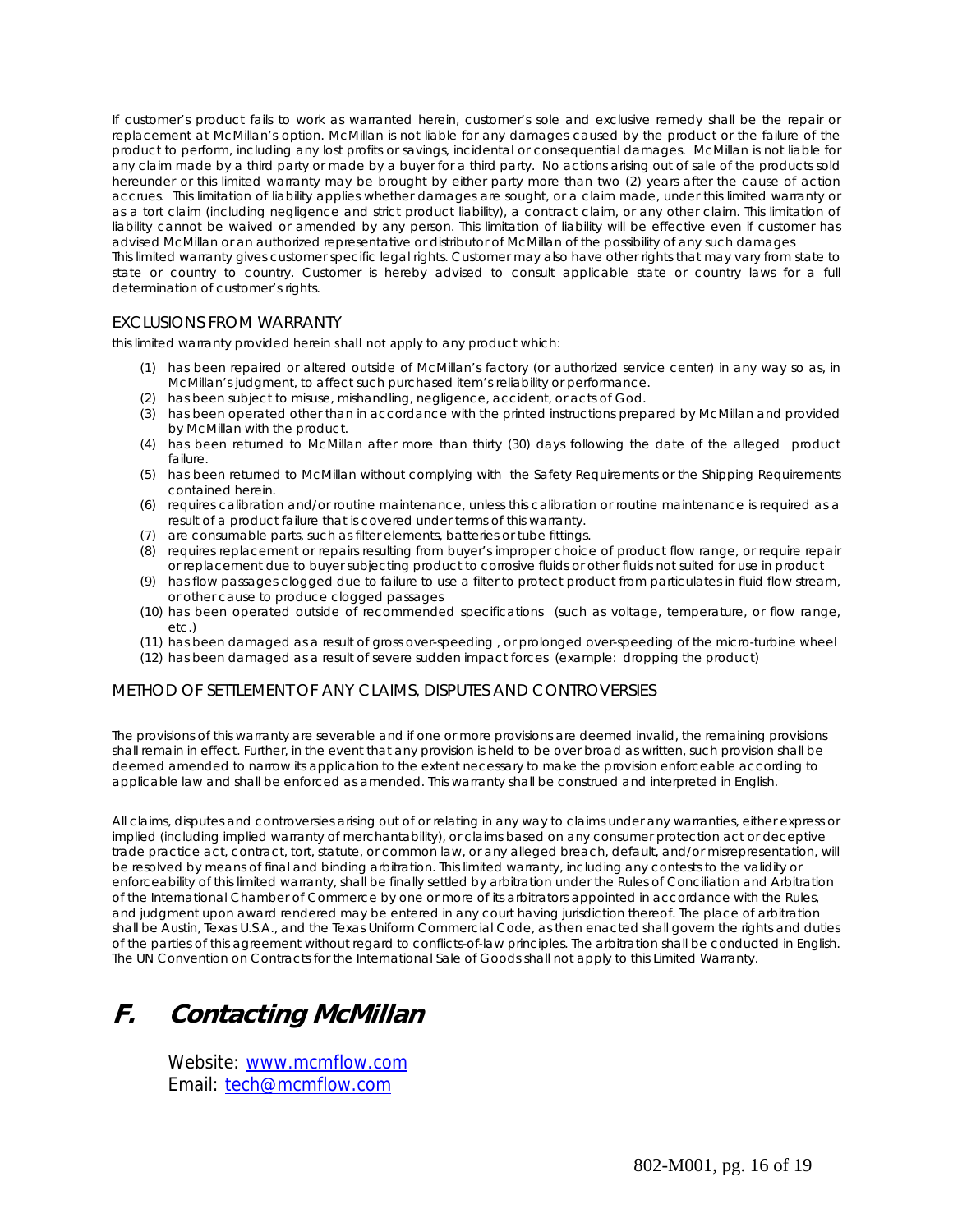Mailing address: P.O. Box 1340 Georgetown, TX 78627 U.S.A.

Shipping address: 7075 RR 2338 Georgetown, TX 78628 U.S.A.

Phone: (512) 863-0231 Fax: (512) 863-0671

For repairs and/or return information, please contact our service department any of the ways shown above.

## **G. Quick Reference**

| 4-20 mA units        |                 |  |
|----------------------|-----------------|--|
| Current Input/Output | % of rated flow |  |
| 4.0 mA               | 0               |  |
| 5.6 mA               | 10              |  |
| 7.2 mA               | 20              |  |
| 8.8 mA               | 30              |  |
| 10.4 mA              | 40              |  |
| 12.0 mA              | 50              |  |
| 13.6 mA              | 60              |  |
| 15.2 mA              | 70              |  |
| 16.8 mA              | 80              |  |
| 18.4 mA              | 90              |  |
| 20.0 mA              | 100             |  |

# **0-5 VDC units**

| $\sim$ $\sim$ $\sim$ $\sim$ $\sim$ $\sim$ |                 |  |
|-------------------------------------------|-----------------|--|
| Voltage Input/Output                      | % of rated flow |  |
| 0 VDC                                     |                 |  |
| 0.5 VDC                                   | 10              |  |
| 1.0 VDC                                   | 20              |  |
| 1.5 VDC                                   | 30              |  |
| 2.0 VDC                                   | 40              |  |
| 2.5 VDC                                   | 50              |  |
| 3.0 VDC                                   | 60              |  |
| 3.5 VDC                                   | 70              |  |
| 4.0 VDC                                   | 80              |  |
| 4.5 VDC                                   | 90              |  |
| 5.0 VDC                                   | 100             |  |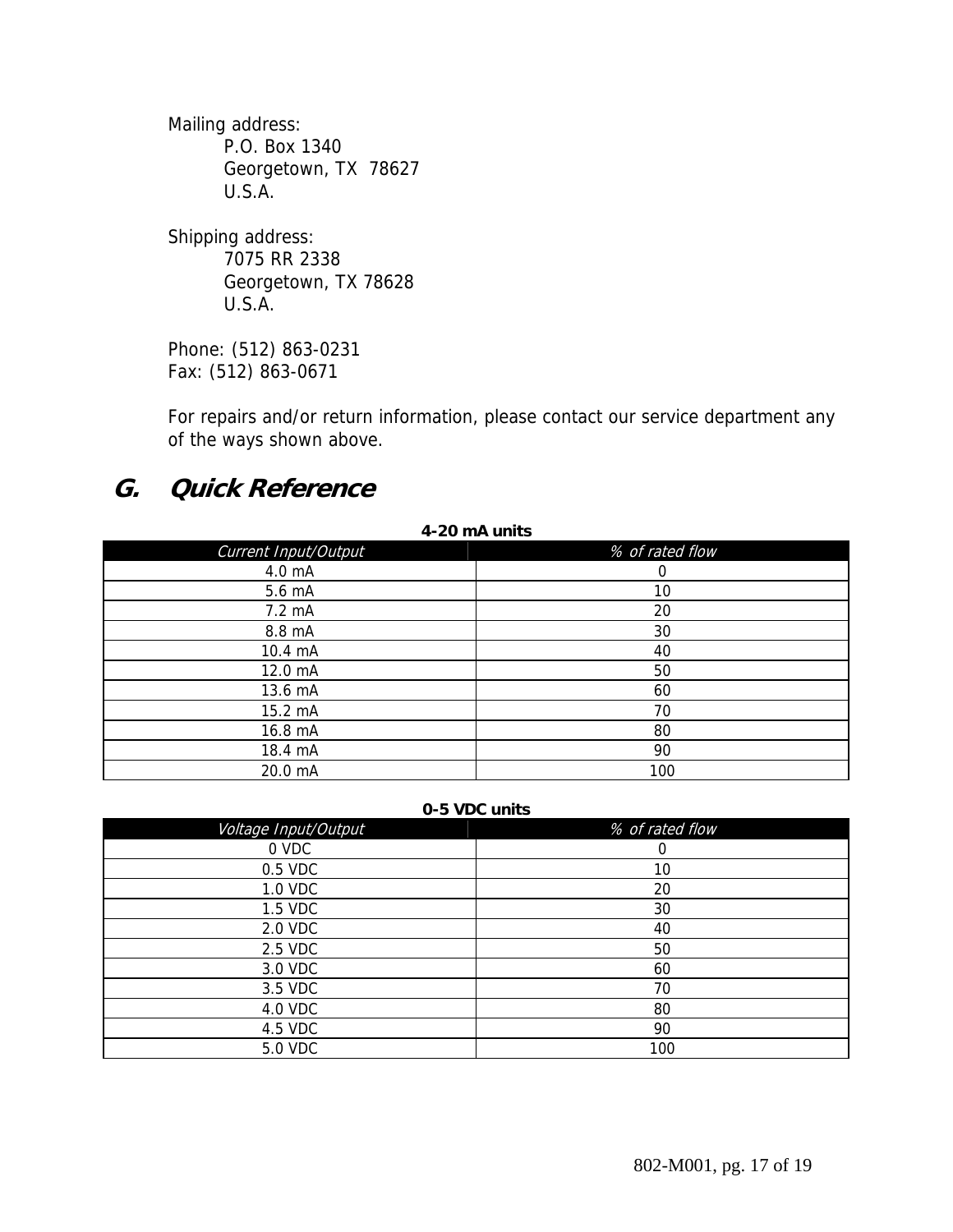#### **0-10 VDC units**

| Voltage Input/Output | % of rated flow |
|----------------------|-----------------|
| 0 VDC                | 0               |
| 1.0 VDC              | 10              |
| 2.0 VDC              | 20              |
| 3.0 VDC              | 30              |
| 4.0 VDC              | 40              |
| 5.0 VDC              | 50              |
| 6.0 VDC              | 60              |
| 7.0 VDC              | 70              |
| 8.0 VDC              | 80              |
| 9.0 VDC              | 90              |
| 10.0 VDC             | 100             |

# **H. Troubleshooting Guide**

| Symptom                                                                                             | Possible Cause                                                                                                                                                        | Method of Correction                                                                                                                                                                                                                                                                                                                                                                                                                                   |
|-----------------------------------------------------------------------------------------------------|-----------------------------------------------------------------------------------------------------------------------------------------------------------------------|--------------------------------------------------------------------------------------------------------------------------------------------------------------------------------------------------------------------------------------------------------------------------------------------------------------------------------------------------------------------------------------------------------------------------------------------------------|
|                                                                                                     |                                                                                                                                                                       |                                                                                                                                                                                                                                                                                                                                                                                                                                                        |
|                                                                                                     |                                                                                                                                                                       |                                                                                                                                                                                                                                                                                                                                                                                                                                                        |
| The flow controller indicates no<br>flow (4 mA or 0 VDC) even when<br>flow is passing through unit. | The current loop on your 4-20<br>mA model is not connected.                                                                                                           | If your unit has 4-20 mA<br>inputs/outputs, check to make<br>sure wiring is correct                                                                                                                                                                                                                                                                                                                                                                    |
|                                                                                                     | The output is shorted.<br>Current meter fuse is open.                                                                                                                 | Check wiring as instructed in<br>instruction manual.                                                                                                                                                                                                                                                                                                                                                                                                   |
| The analog output and/or display<br>are fluctuating (bouncing) up and<br>down.                      | The actual fluid flow conditions<br>are fluctuating rapidly. Too<br>much pressure applied, or<br>pressure is too unstable.<br>Lines may have too much<br>restriction. | Ensure pressure supply is stable<br>and all fluid components are<br>operating within range.<br>Certain pumps, such as peristaltic<br>or diaphragm, may be inherently<br>noisy. With pulse dampeners<br>installed, the Flo-Controller will<br>try to overcome those pulses by<br>opening and closing, but may be<br>unsuccessful at higher frequency<br>pulses. Installing pulse<br>dampeners in the line may<br>improve Flo-Controller<br>performance. |
|                                                                                                     | The differential pressure (PSID)<br>across the Flo-Controller exceeds<br>the recommended amount.                                                                      | Reduce differential pressure by<br>reducing supply pressure or<br>increasing back pressure on<br>outlet of Flo-Controller.                                                                                                                                                                                                                                                                                                                             |
| The unit will not control below<br>10% of rated flow.                                               | The unit is not designed to<br>control flow rates below 10% of<br>rated flow.                                                                                         | Increase setpoint, or contact<br>factory for a Flo-Controller with a<br>lower operating flow range.                                                                                                                                                                                                                                                                                                                                                    |
| The unit will not shut flow<br>completely off.                                                      | The unit is not designed to be a<br>positive shutoff valve.                                                                                                           | Add a solenoid valve upstream of<br>the Flo-Controller to perform the                                                                                                                                                                                                                                                                                                                                                                                  |